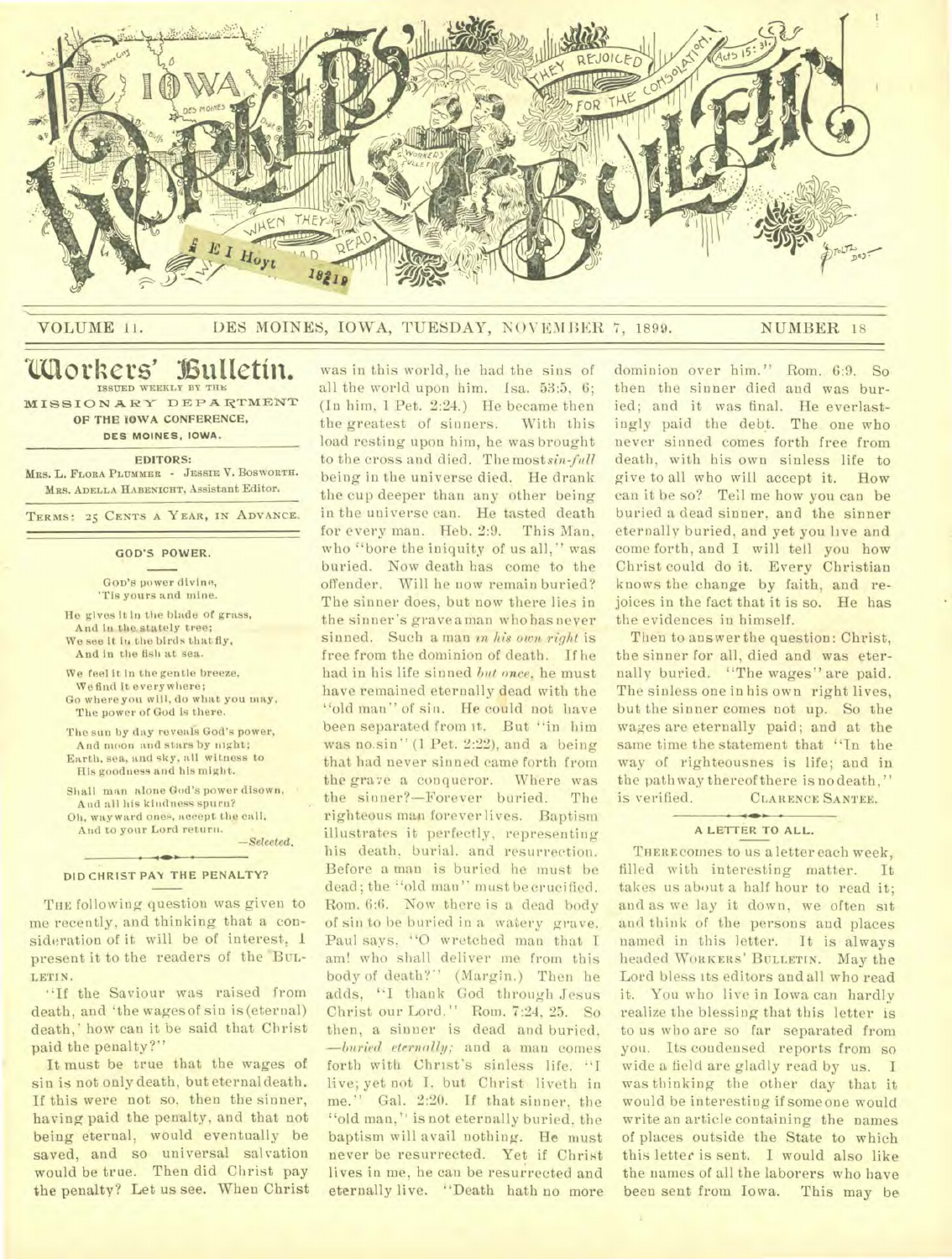asking too much, yet it would be interesting to know.

This week's letter is of special interest to us here at Oakwood, as we notice the donations to the school here. Our hearts are touched by the words of Bro. Pauley. He says, "We are old and cannot do any work in the Lord's cause." My dear brother, you certainly are putting out your talents to usury when you send means to this needy field. I had to laugh a little as I read the request of little Mary Pelmulder; and I wondered what she would say could she come in and see Bro. Jacob's family of forty-five children of all ages, from twelve to fortyfive years old. I would like to mention all of your names, but it would take too much space. I am sure you will believe me when I say that your interest in the school here is much appreciated by us all. Now I shall have to stop a little while, as seven or eight of the girls have come in to have a sing. I wish you were all here to hear them sing. I am sure you would be entertained.

Oct. 14.—My letter has been delayed for want of time to write. We are pressing the work on the new building as far as we can. Three stone masons and one carpenter, all Adventists living here in Alabama, are at work. We are seeing good fruits from our labors. Four canvassers during vacation have sold nearly 600 books, "Heralds of the Morning" and "ComingKing." One of the boys spent twelve days in jail, livingon corn bread and water during the time. But this did not- hinder the work, as the people• were anxious to see the book that got Sam into jail. At his trial five of the resident ministers were called upon to decide as to whether these books were religious or historical. After two or three hours examination, all but one pronounced them religious, and he took longer time to study them, and finally decided with the others. Think of it, brethren, other ministers than our own sitting in judgment on our books. This may be another way of getting the truth before these men. Our school is running along nicely. Bro. Nicola seems to enjoy the work here much better than I expected he would. The Lord is blessing in so many ways. Our crops are good. We have just dug seventy-five bushels of peanuts. All are well and of good courage.

Kindly, S. M. JACOBS.

*Huntsville, Alabama.* 

#### FROM FINLAND.

THE following extract is taken from a personal letter from Eld. John Hoffman, who has been laboring in Finland the past year:—

"Here in Finland the climate is hard, because it is very damp and cold. Of course the Baltic sea does not freeze at all, but the bay of Bothnia and the Finish bay freeze in February, and up to that time the weather is very damp and raw. The sun is hardly visible at all, and the.days are from four to six hours long. For a little while in midsummer it is very pleasant. I never saw such a summer as we had last July. The weather was clear and bright, neither hot nor cold, with no night, and just as pleasant as it could be. During the rest of the year we have rigid weather. Mrs. Hoffman, although troubled with catarrh a little, is more fleshy than she was in Iowa. The crops were frost-bitten all over the country last summer, so that everything is high.

May the grace and peace of God rest with the work and workers in Iowa, and may you all remember us in your prayers. We are the only ones who preach the message to the people in this land.  $\nabla$  We have no institutions. and not even a good meeting place, and are too poor to have any. The secretary acts as editor, book-keeper, treasurer, state agent, manager of the publishing work, and elder of the church. He has four rooms and lives in two of them, with his office and depository in another, and we have our church in the fourth. This is all we have to do with in Finland,—a country more than three times as large as Iowa, and with one-third more people."

# FIELD REPORTS.

#### **SCANDINAVIAN CONFERENCE.**

I THOUGHT a report from the Scandinavian Conference, now in session at Sioux City, would be of interest to the readers of the BULLETIN. It opened with a good delegation from Minnesota, Michigan, Illinois, Wisconsin, Nebraska, Kansas, Dakota. and our own State. There are about thirty-five in attendance. and all nicely located at theGuiding Star Mission, in the care of Bro. J. W. Dorcas and Mrs. H. R. Johnson, who are sparing no pains to make everything pleasant for us. Brotherly love prevails, and God testifies by sending his Holy Spirit among us. We hope that this meeting may result in much good

to the Scandinavian work. There are in the United States twenty ordained ministers, twenty-four licentiates. and six or eight Bible workers. Pray that these dear servants of God may go forth with more power from God, and be a blessing to their own nationality. With love to the BULLETIN family,

## P. A. HANSEN.

# CHEROKEE **AND STORM LAKE.**

AFTER the local meeting at Cherokee, we secured a location near the• center of the city, and held a few services; but soon the wind damaged the old tent so badly that we were obliged to close the meetings in the tent. Then we asked for the use of the Christian church, and the request was willingly granted, and an organist furnished for us. We held nine meetings in the church, and closed because we could not see our way clear to remain longer. Two covenanted to obey the truth.

From there I went to Storm Lake, and held meetings two weeks. All were greatly encouraged to go forward. We celebrated the ordinances, and it was a precious season to all. Two signed the covenant to give themselves wholly to the Lord. By invitation I spoke twice in the Christian church. The Lord opened the way for the word of truth to be spoken, and all went away feeling more friendly toward our people. We believe the Lord will bless the seed sown.

J. S. HART.

#### **ATALISSA.**

I wAs happy to have the opportunity of once more meeting with my old home church, Oct. 21 and 22. This was a special occasion, as it was the time appointed for their quarterly meeting and Sabbath-school convention. Bro. B. E. Fullmer was with us, and his help was much appreciated. There was a large delegation from Muscatine, between twenty and thirty; some from Twin Oak; and a few from other places. The election of officers was held, which resulted in the election of E. H. Adams •for elder; B. F. Barkalow, deacon; Sister R. Ferguson, treasurer; Sister Lizzie Henry, church clerk; and also missionary secretary. This church is much reduced by removals, but we trust that the little company remaining may only hold the banner higher, and that others may rally around it while the lamp holds out to burn. We were so glad to see those that embraced the truth winter before last still faithful.

J. W. ADAMS.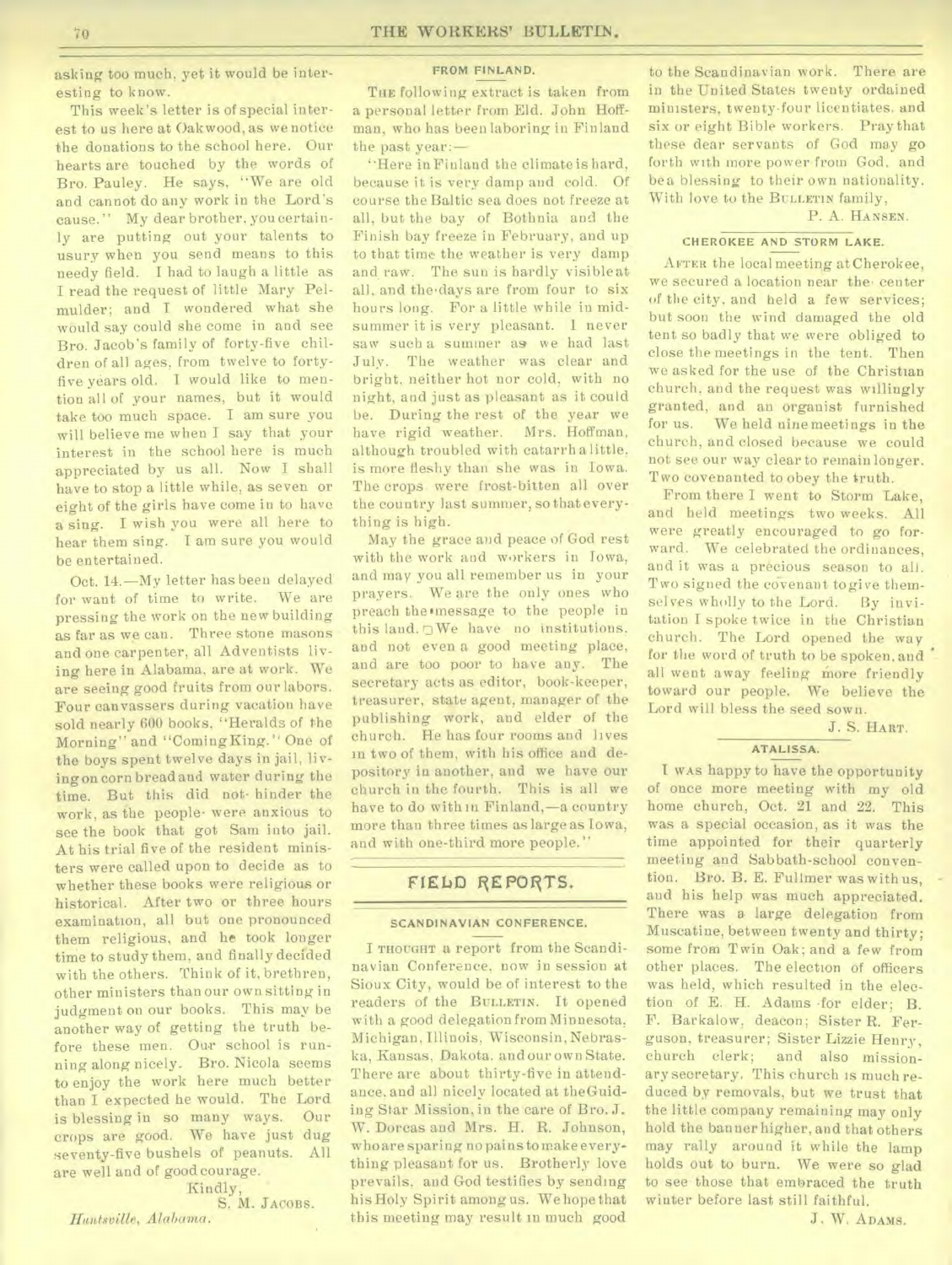# OBITUARY.

LEE.-Died in the State of Texas, of malaria and paralysis, James M. Lee, in the 51st year of his age,

The deceased was formerly from Glenwood, Iowa, but has lived away from home most of the time for the last three years.

#### MRS. M. C. **LEE.**

WATKINS.-Died at Eddyville, Iowa, Oct. 18 1899. of blood poisoning. after a painfull illness of but a few days, Bro. John Watkins.

He 'was not a church member, though his heart was with us on every point -of faith. Lukewarm professors in the various churches had done their part to cause delay. We left him in the hands of God, who weighs the heart's motives. There were many evidences of the workings of God's Spirit in his life in the recent past. Funeral services were held Sunday, Oct. 22. The sermon was based upon Jer. 13:15, 16. There were more than six hundred present to hear the word of God. Kind friends did all that human hands could do, to assist the afflicted family. God will reward them.

CLARENCE SANTEE.

# **TIIE 800K WORK.**

#### **IMPORTANCE OF THE CANVASSING WORK.**

**THE** following paragraphs are taken from a recent Testimony:-

" Can vassers should have the fact impressed upon them that the canvassing work is the very work the Lord would have them do. The work of the -canvasser is to bring before the world as fast as possible the light that God has given. The publications will do a far greater work than can be accomplished even by the ministry of the word, because the canvassers reach a class that ministers who teach in word and doctrine can not reach. From the light given me, I know that where there is one canvasser in the field there should be one hundred. Persons should be encouraged to take hold of the work, not to handle the little story books, but to bring before the world the books so essential at this time.

"The Lord will be with stedfast, consecrated workers. The time has come when a large work should be done by the canvassers. As watchmen they are ringing the warning bell, to awake the sleepers to a sense of their danger. The work to be done is great; the world is asleep, and the churches

know not the time of their visitation. How can they best learn the truth?-Through the efforts of the canvasser. Thus the reading is brought before those who otherwise would never hear the truth. Those who go forth in the name of the Lord are his messengers, to give to the world the glad tidings of salvation through Christ in obeying the law of God.

"The multitudes are in darkness, in error, and the Lord would have the light of truth shine forth to the world. To every man is given his work. Here is a work that man can lay hold of and do. All who will consecrate themselves to God to work as canvassers, are giving the last message of warning to the world. They will be drawn out to speak the truth, and will have opportunities to explain the Word of God. In doing this itinerant work they are flashing rays of light upon the pathway of those who are in the darkness of error."

"WHILE the Lord Jesus is preparing mansions for his people in heaven, the Holy Spirit is preparing mansions for the living God in human hearts on earth.

**"EARN** all you can; save all you can; give all you can."

#### **CANVASSING REPORT FOR WEEK ENDING OCT. 27. 1899.**

| Hrs.<br>Ord. Val.                                            |                |  |  |  |  |  |
|--------------------------------------------------------------|----------------|--|--|--|--|--|
| THE COMING KING.                                             |                |  |  |  |  |  |
| Mary L. Haskell, Iowa City 7<br>$\overline{2}$               | \$2.00         |  |  |  |  |  |
| $\sim$ $\sim$<br>Cora Countryman,<br>$\frac{4}{3}$<br>-8     | 4.50           |  |  |  |  |  |
| Susan Haskell, Keokuk 15<br>$\overline{7}$                   | 7.00           |  |  |  |  |  |
| Nettie E. Brown. "<br>14<br>6<br><b>Carl College College</b> | 5.75           |  |  |  |  |  |
| Pearl D. Bascom, Independence. 45<br>$\mathbf{1}$            | 1.00           |  |  |  |  |  |
| Mrs. H. B. Tilden, Grinnell 8<br>$\overline{a}$              | 2.00           |  |  |  |  |  |
| Mrs. A. Rhoads, Charles City12<br>4                          | 4.00           |  |  |  |  |  |
| PROPHECIES OF JESUS.                                         |                |  |  |  |  |  |
| Lewis Hilliard, Algona 27<br>5                               | 88.75          |  |  |  |  |  |
| HERALDS OF THE MORNING.                                      |                |  |  |  |  |  |
| Lloyd Manfull, Arlington33<br>$-8$                           | \$10.00        |  |  |  |  |  |
| 38                                                           | 40.03          |  |  |  |  |  |
| DANIEL AND THE REVELATION.                                   |                |  |  |  |  |  |
| Edward Everett, Ocheyedan18 1                                | \$2.50         |  |  |  |  |  |
| DELIVERIES.                                                  |                |  |  |  |  |  |
| Books, Value, Lost.                                          |                |  |  |  |  |  |
| Cora Countryman 1<br>\$1.00                                  | $\overline{0}$ |  |  |  |  |  |
| *Ervin W. Warner 1<br>1.00                                   | $\Omega$       |  |  |  |  |  |
| Edward Everett,  3<br>6.75                                   | 3              |  |  |  |  |  |
| 1.00                                                         | $0^{\circ}$    |  |  |  |  |  |
| Nettie Brown 2<br>1.75                                       | $\mathbf{0}$   |  |  |  |  |  |
| H. B. Tilden.  13<br>13.00                                   | 4              |  |  |  |  |  |
| +Pearl D. Bascom 81<br>81.50                                 | 3 <sup>1</sup> |  |  |  |  |  |
| Mrs. Arthur Rhoads 82<br>81.40                               | $8 -$          |  |  |  |  |  |
| 4.45                                                         | T.             |  |  |  |  |  |
| SUMMARY.                                                     |                |  |  |  |  |  |
|                                                              | 14             |  |  |  |  |  |
|                                                              |                |  |  |  |  |  |
| 69. 14<br>Value of "                                         | 78             |  |  |  |  |  |

" " helps sold \$44.40 Total value \$131.93

\*Per Burton Church. tPer W. L. Manful'.

Value of deliveries . . ......... . \$191.65

# THE **SABBATH-SCHOOL.**

#### CONDUCTED BY MRS. JESSIE L. ADAMS.

## **MILFORD SABBATH-SCHOOL CONVENTION.**

ANOTHER convention was held at the Milford church last Sabbath. There were fifty present; and although the program was not carried out to the letter, owing to the absence of some of the brethren, yet I verily believe that the Lord was well pleased with the effort put forth. Many hearts were touched by the tender words spoken. The praise service was indeed comforting. Many of the brethren and sisters thanked the Lord for the great light permitted to shine upon their pathway. A number of subjects concerning Sabbath-school work were thoroughly discussed. The subject of "How to Study the Sabbath-school Lesson" was made very interesting by Bro. Dieffenbacher. In fact there was enough truth presented in three short hours, if put in practice, to make the Milford Sabbath-school a powerful instrument in the hands of God, for the winning of many precious souls to him. We are drawn nearer each other by such meetings.

L. E. EDGERTON, *SeC.* 

#### **NEVADA SABBATH-SCHOOL CONVEN-TION.**

OFTEN a delay means success; such was the case with our convention. Owing to the amount of work that usually comes in the fall, we were unable to hold our convention until last Sabbath, Oct 21; but the Spirit of the Lord was present, which was manifested in the freedom of discussion and the desire on the part of all to become acquainted with the best methods to make the school a success. Some were present from State Center, and rendered efficient help.

I am sure that our Sabbath-school will grow stronger from the good received by the development of the important topics sent us.

> Yours in Christ, S. E. **BARNHART.**

A SABBATH-SCHOOL convention will be held at Weston, Sabbath, Nov. 11. All living near are invited to attend. The President of the State S. S. Association will be present.

"IT is not the Christian's work to bring man to Christ, but to bring Christ to men."

"ALL scripture is God-breathed."